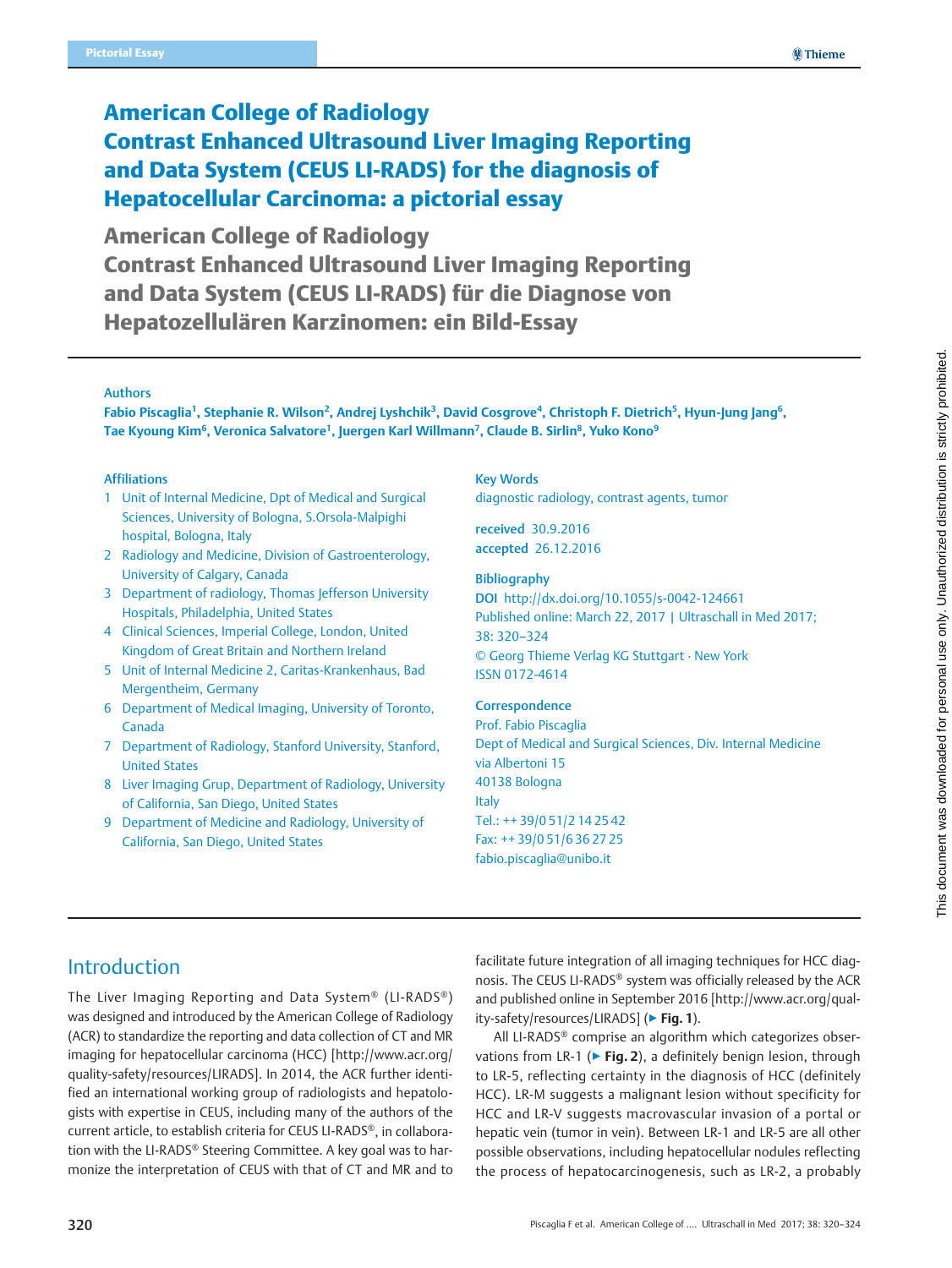

▶ Fig. 1 CEUS LI-RADS Algorithm American College of Radiology (ACR) CEUS LI RADS diagnostic flow-chart, [http://www.acr.org/quality-safety/ resources/LIRADS].



▶ Fig. 2 LR-1: Definitely benign. 62-year-old male with newly diagnosed alcohol-induced cirrhosis with a focal liver lesion. A, subcostal epigastric transverse B-mode image shows a hypoechoic, 21 mm subcapsular lesion (calipers) located anteriorly in segment 3. B, C, CEUS shows peripheral globular enhancement during the arterial phase. D, E, F, show progressive centripetal filling in the portal and late phases leading to uniform hyperenhancement in the venous phase, consistent with a classic hemangioma. The lesion is categorized as LR-1.

benign observation (▶ Fig. 3), LR-3, a observation of intermediate probability for HCC ( $\triangleright$  Fig. 4, 5), and LR-4 ( $\triangleright$  Fig. 6, 7), a nodule with high probability for HCC. The categories LR-3 to LR-5 tend to roughly reflect the progression from dysplastic nodules (> 4 mm) to mature HCC, paralleled by a derangement of intratumoral vascularization (Matsui O, et al. Abdom Imaging 2011;36:264 – 272; Claudon M et al, Ultraschall in Med 2013;34:11 – 29).

The CEUS LI-RADS® working group adopted a conservative approach in order to preserve an extremely high (ideally 100 %) positive predictive value for the diagnosis of HCC in lesions characterised as LR-5 (▶ Fig. 8). Therefore, the diagnosis of HCC with CEUS LI-RADS can be trusted with great confidence, and it virtually eliminates the risk of misdiagnosing cholangiocarcinoma. Stringent criteria are required to achieve such high specificity for HCC, which unavoidably reduces sensitivity. Hence, HCCs may occur in other categories, most commonly well differentiated HCC in categories LR-3 and LR-4 and poorly differentiated HCC in LR-M, where diagnoses are achieved by histology, in keeping with the extant hepatology guidelines (Bruix J, Sherman M. Hepatology 2011;53:1020 – 1022; Bolondi L et a, Dig Liver Dis 2013; 45: 712 – 723).

To address the problem of diagnosis of non-hepatocellular malignant lesions by CEUS, which often corresponds to mass forming peripheral cholangiocellular carcinoma (de Sio I, United European Gastroenterol J 2014;2:279 - 287; Wildner D, et al. Ultraschall in Med. 2014;35:522 – 7; Yuan, M. X, Ultraschall in Med, 2016; 37: 609 – 618), CEUS LI-RADS requires meticulous assessment of the timing and degree of contrast washout and of the intranodular contrast distribution in the arterial phase. A rim enhancement distribution in the arterial phase is not typical of HCC and should be categorized under LR-M ( $\triangleright$  Fig. 9). Washout that is mild in degree and late in onset (start ≥ 60 seconds after injection) is consistent with a hepatocellular lesion (Boozari B, et al. Dig Liver Dis. 2011;43:484 – 90; Wildner D, et al. Ultraschall in Med.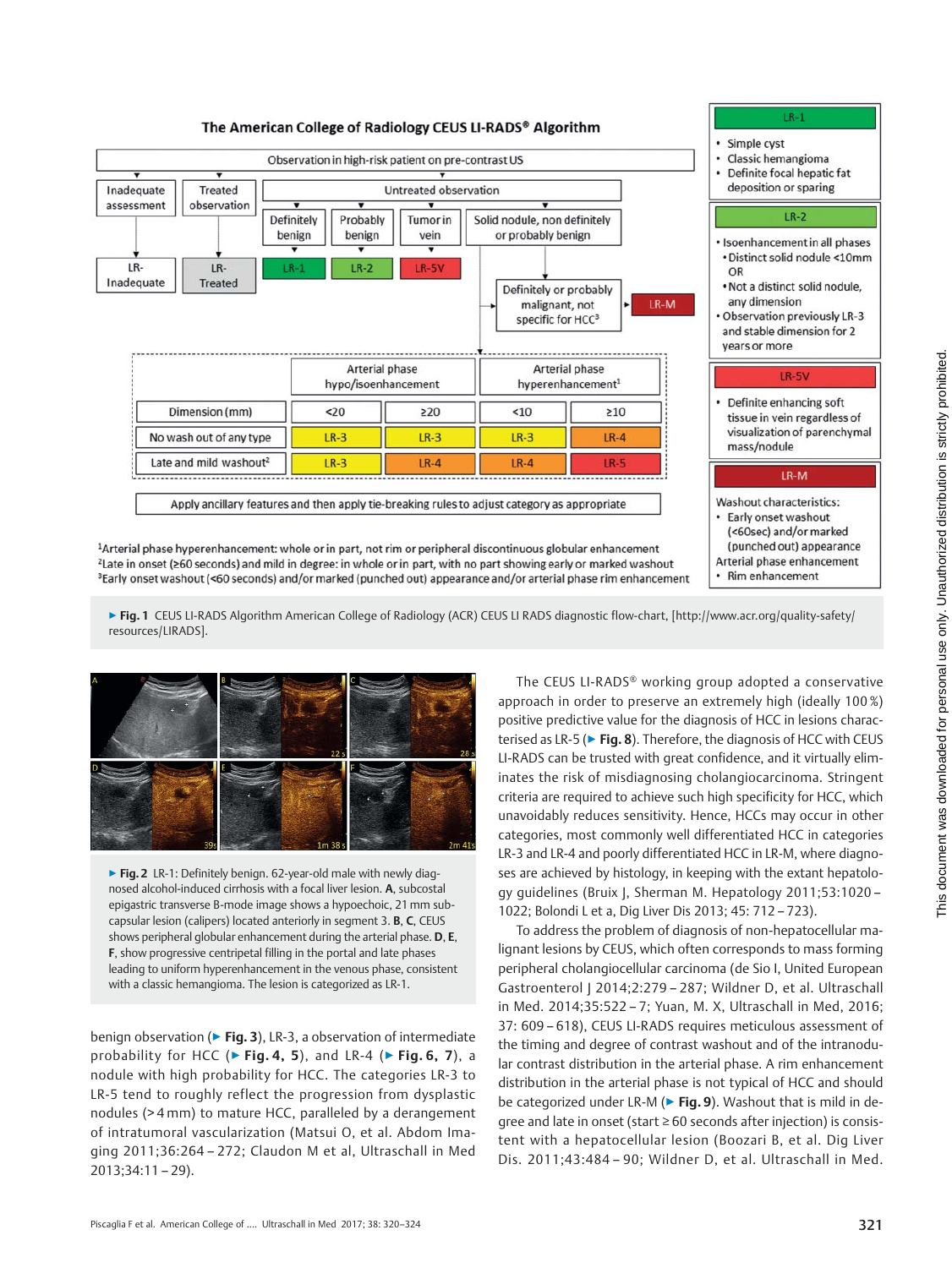

▶ Fig. 3 LR-2: Probably benign. 73-year-old overweight male with alcohol-induced liver cirrhosis displays a component of bright (fatty) echotexture. A, B-mode image reveals a 13 mm hypoechoic observation (calipers, d1) in the dorsal region of segment 2 and a 42 mm observation (calipers, d2) subcapsular in segment 3. Because of the risk of hepatocellular neoplasm in this patient, CEUS was performed. B–D, CEUS shows no evidence of abnormal vascularity in either observation, showing instead isoenhancement equal to the surrounding liver in all phases. This confirms the suspicion of pseudolesions from fatty sparing, to be categorized as LR-2, due to the atypical location of the fatty sparing.



▶ Fig. 4 LR-3: Intermediate probability for HCC. 48-year-old female patient with autoimmune cirrhosis. A, a conventional B-mode US image shows a subtle hyperechoic 21 mm nodule (arrow). B, an arterial phase CEUS image shows isoenhancement of the nodule (calipers). C–E are portal venous and late phase images showing persistent isoenhancement with no washout. The nodule is categorized as LR-3.

2015;36:132 – 9). Therefore, depending on nodule diameter and arterial features, a lesion with this type of washout can be categorized LR-5 (▶ Fig. 8). By comparison, washout that is marked in degree and/or early in onset (start < 60 seconds after injection) is non-typical of hepatocellular origin (Yuan MX, et al. Ultraschall in



▶ Fig. 5 LR-3: Intermediate probability for HCC. 68-year-old male with HCV related liver cirrhosis and prior resection for early stage single HCC three years before. A On follow up surveillance US, a 19 mm hypoechoic liver nodule is detected (right intercostal scan, segment 6). B, an image in the arterial phase of CEUS shows hypoenhancement. C–D, portal venous and late phase images both show isoenhancement (calipers mark the nodule). The lesion is categorized as LR-3. Biopsy showed a low grade dyplastic nodule. The nodule progressed to LR-5 pattern after size increase over 18 months).



▶ Fig. 6 LR-4: Probably HCC. 55-year-old diabetic patient with chronic HBV-induced liver fibrosis A, a B-mode image shows a 21 mm hypoechoic nodule (arrow) in segment 8. B, an arterial phase CEUS image shows isoenhancement. C, in the portal venous phase the nodule maintains isoenhancement, with no washout. D, late phase image after 3 minutes shows mild and late washout. The lesion is to be categorized as LR-4.

Med. 2016; 37: 609 – 618); regardless of other features, a lesion with this washout pattern is categorized LR-M ( $\triangleright$  Fig. 10). Although the degree of washout is critical to the interpretation, the judgement is left to the operator, since washout degree is influenced by the amount and type of administered contrast material as well as by the ultrasound machine (which may convey different sensitivity to contrast). Investigators from Erlangen recently proposed a CEUS diagnostic system by modifying the CT MRI LI-RADS criteria to incorporate an assessment of washout timing. The Erlangen system does not address the degree of washout (Schellhaas B, et al. Ultraschall in Med. 2016, 2016; 37: 627 – 634), however, thus differing from the official ACR CEUS LI-RADS® criteria [http://www.acr.org/quality-safety/resources/LIR-ADS]. Despite addressing only the timing of washout, the Erlangen system was able to provide 75 % positive predictive value for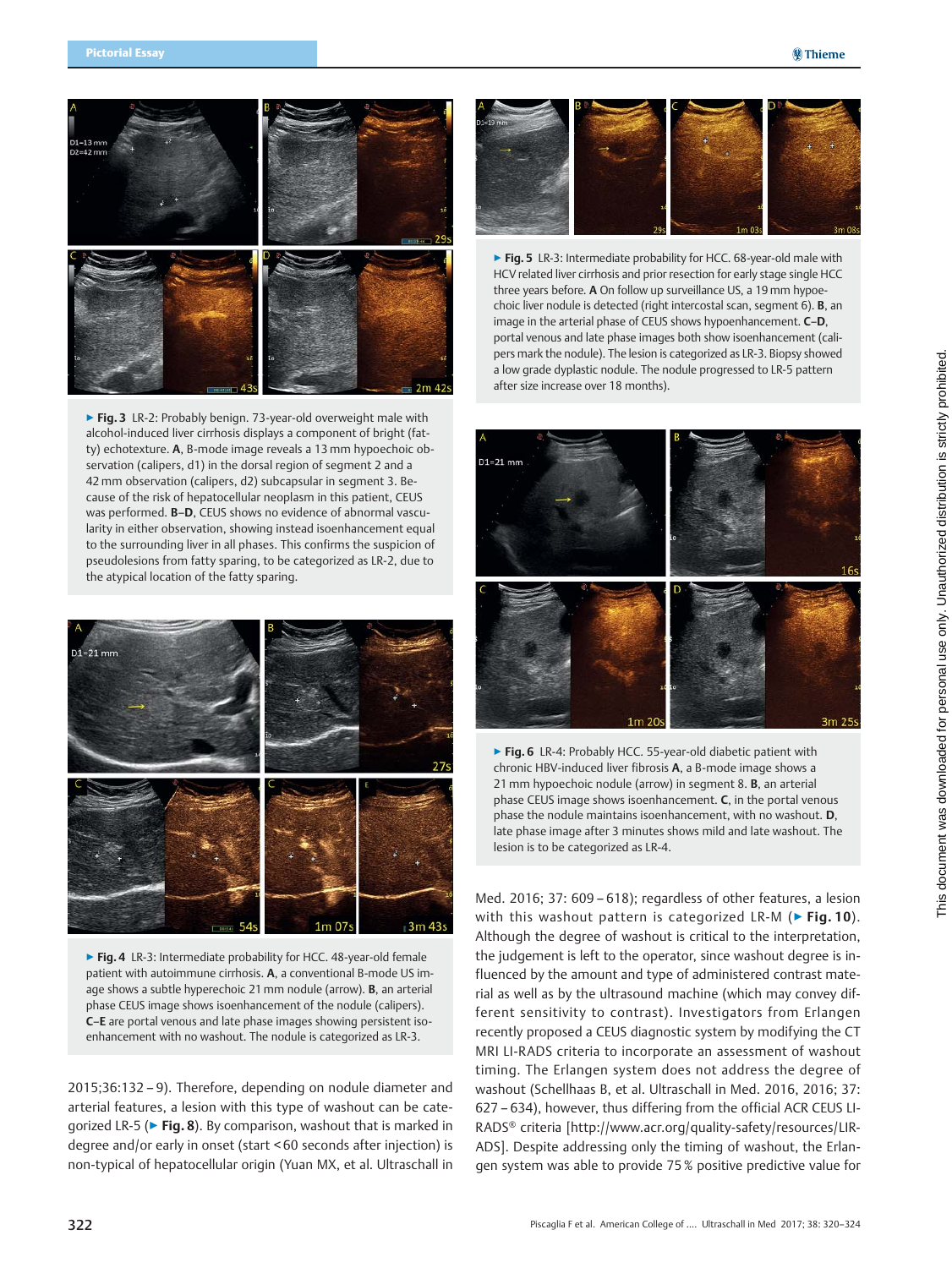

▶ Fig. 7 LR-4: Probably HCC. 73-year-old female with chronic HCVinduced liver cirrhosis. A, B-mode US image shows a 25 mm nodule (CAUPERS) in segment 4A/8. B, an arterial phase CEUS image shows mild global hyperenhancement. C–E, Sequential images in the portal and late phases show no washout such that the lesion is isoenhancing throughout. Since there is no late phase washout, the lesion is categorized as LR-4. It does not achieve LR-5 status. The pattern, in association with a identified baseline nodule on US, as here, is associated with a high probability of HCC and most likely of well differentiated grade.



▶ Fig. 8 LR-5: Definitely HCC. 73-year-old male with alcohol-induced fatty and cirrhotic liver receiving concurrently the diagnosis of a 48 mm focal liver lesion (nodule calipers) in segment 4 and cirrhosis during an US scan requested because of abnormal liver enzymes. A, the arterial phase of CEUS shows hyperenhancement. **B**, at the transition between the arterial and portal venous phase the nodule becomes isoenhancing (B). In the late phase, there is a heterogenous, mild and late washout beginning only after 3 minutes. (C–D). 5 minutes after contrast injection the washout is more obvious E. The patterns is categorized as LR-5. Moderately differentiated HCC was confirmed at histology following resection.



▶ Fig. 9 LR-M: Malignant lesion, without specificity for HCC 69year-old male patient with suspected liver cirrhosis, splenomegaly, minimal perisplenic ascites and thrombocytopenia. The patient was found to suffer from a large heterogeneous liver mass and distant hypoechoic rounded lesions in the right lobe, visible at B-mode grayscale US (A). CEUS images show rim-like hyperenhancement of the two hypoechoic lesions in the arterial phase (B), still visible at 45 seconds after contrast injection (C) and followed by marked wash out in the venous phase (D). Final biopsy based diagnosis was cholangiocellular carcinoma with intrahepatic metastases.

non-HCC malignancy in a single-center study (Schellhaas B, et al. Ultraschall in Med. 2016, 2016; 37: 627 – 634).

Another conservative decision by the CEUS LI-RADS® working group was to require a size threshold of 10 mm for LR-5 categorization. This was done to maintain consistency with CT/MRI LI-RADS®, which does not allow LR-5 categorization for < 10 mm observations, while recognizing the difficulty of confidently characterizing such tiny nodules by non-invasive imaging. While not allowing < 10 mm nodules to be categorized LR-5 may cause delayed diagnosis in some small HCCs, there is no evidence that delayed diagnosis of small nodules adversely affects patient outcome as long as the patients are monitored closely.

This pictorial essay seeks to familiarize potential users with the system to facilitate its proper clinical adoption. To accomplish this goal, the display reviews the CEUS LI-RADS<sup>®</sup> algorithm (▶ Fig. 1) and illustrates the spectrum of CEUS LI-RADS lesions. According to the flow chart, the first step is to assess whether the contrastenhanced ultrasound exam is adequate. Any observations that cannot be assigned a reliable category due to significant problems with contrast injection, lesion depth, liver attenuation, etc., should be reported as LR-inadequate, Treated lesions should be reported as LR-treated ( $\triangleright$  Fig. 11) and are not currently further classified under the LI-RADS® system (this is work in progress from ACR). Presence of enhancing, perfused soft tissue material in any hepatic vessels (hepatic vein or portal vein) corresponds to a tumor in the vein, even in the absence of a clearly detectable parenchymal HCC or LR-M lesion and is characterised as LR-V (▶ Fig. 11). If the soft tissue in the vein does not fit the LR-V category it could be classified as bland non tumor related thrombus (Claudon M et al, Ultraschall in Med 2013;34:11 – 29).

Subsequently the CEUS pattern of any identified focal observation is analyzed, recognizing that on US, virtually all observations are true nodules (apart from focal fat infiltration or sparing), unlike CT and MR. A pattern corresponding to definitely benign entities such as hemangiomas and simple cysts is categorized as LR-1. Focal fat deposition and focal fat sparing, with classic enhancement characteristics, can also be classified as definitely benign, LR-1. Next, it is judged whether the CEUS pattern corresponds to a definitively malignant lesion, but of uncertain cellular origin which is to be categorized LR-M. The cellular characterization of LR-M lesions requires histological confirmation: it often corresponds to cholangio-